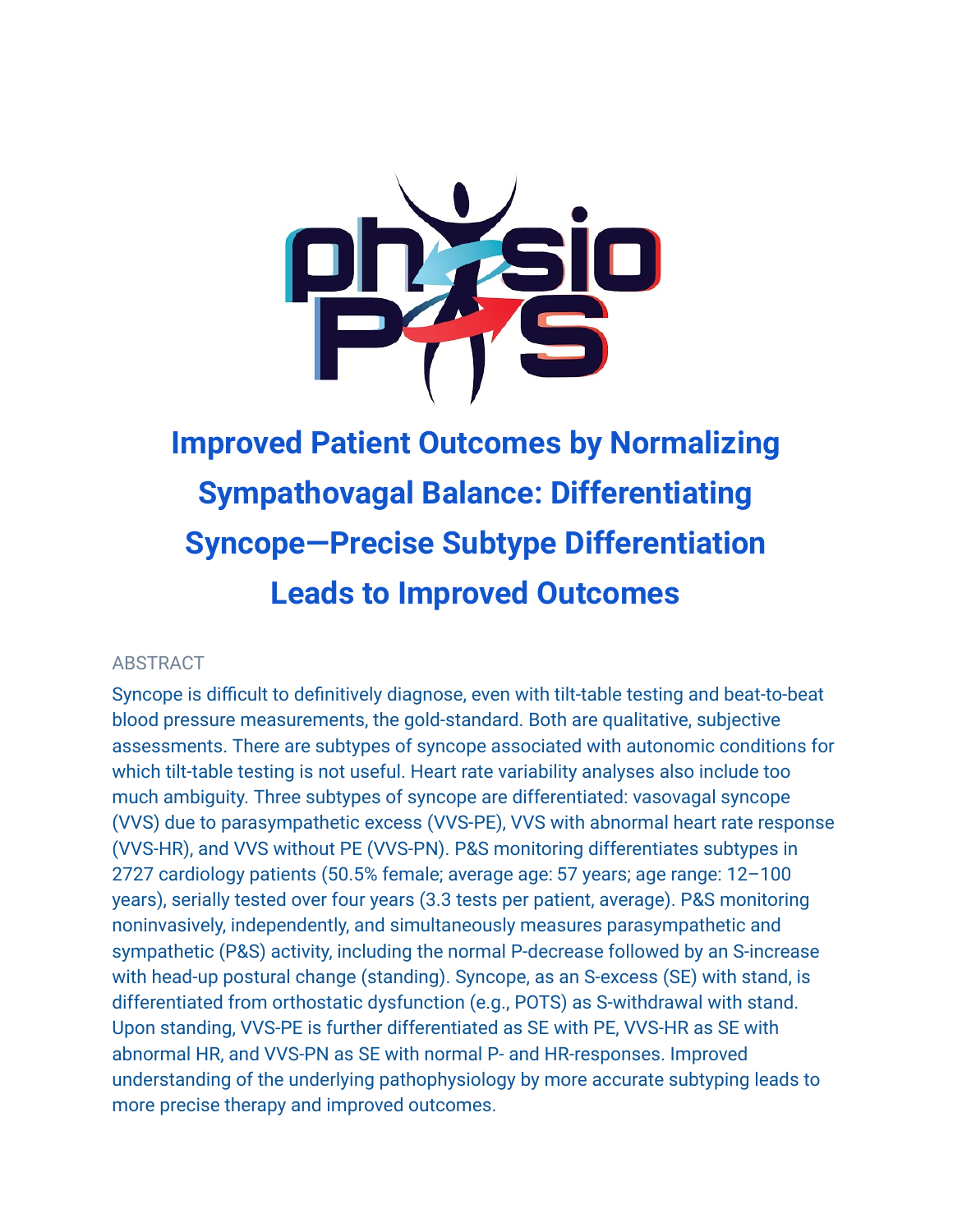### INTRODUCTION

The current standard for diagnosing syncope is a positive tilt-table test performed according to one of the currently acceptable methods. Presyncope and true syncope are difficult to definitively diagnose, even with tilt-table testing. Tilt-table testing may be useful for certain diagnoses, such as vasovagal syncope (VVS), neurocardiogenic (NCG) syncope, and postural orthostatic tachycardic syndrome (POTS). However, there are subtypes of VVS associated with autonomic conditions for which tilt-table testing is not useful in distinguishing. Tilt-tests, beat-to-beat (btb) blood pressure (BP) measurements, or in simpler form, pulse wave velocity measurements are also standards for autonomic testing. While btbBP is simpler to implement than tilt-table, it is often used in conjunction with tilt-table and, like tilt-table results, requires waveform assessment. Without overt symptoms, both are qualitative, subjective assessments, even in the hands of experts. Furthermore, measuring btb intervals from the BP waveform, with its much more rounded peaks as compared with the EKG waveform, introduces additional errors in the btb analyses. Heart rate variability (HRV) analyses (based on the EKG) also include too much ambiguity.

A more quantitative and universal method of assessing autonomic state is applied to both improve the diagnostic yield of syncope and provide a simpler (quantitative) diagnostic criteria, especially for the nonspecialist. This method improves the differentiation between the parasympathetic and sympathetic (P&S) activity. This method, when used in response to postural change or standing, helps to differentiate four etiologies underlying dizziness and lightheadedness:

- (1) parasympathetic excess (PE, associated with vagal symptoms),
- (2) sympathetic withdrawal (SW) associated with orthostatic dysfunction,
- (3) sympathetic excess (SE) associated with (pre)syncope, and

(4) vestibular dysfunction, a diagnosis by omission since it is not an autonomic dysfunction.

Sympathetic excess (SE) associated with (pre)syncope is the topic of this report.

Defined herein are three of the subtypes of SE as manifested in VVS and NCG syncope. They are based on the differences in pathophysiology present in the P&S nervous system responses. Improved understanding of the underlying pathophysiology demonstrates how this more accurate subtyping leads to more precise medical therapy and thus improved patient outcomes. In general, an S-excess (SE) response to the stand challenge is associated with syncope. Abnormal sympathetic responses to stand differentiate syncope (SE) from orthostatic dysfunction (e.g., POTS; SW). The subtypes of syncope are defined by the demonstration of P-excesses (PE) somewhere during the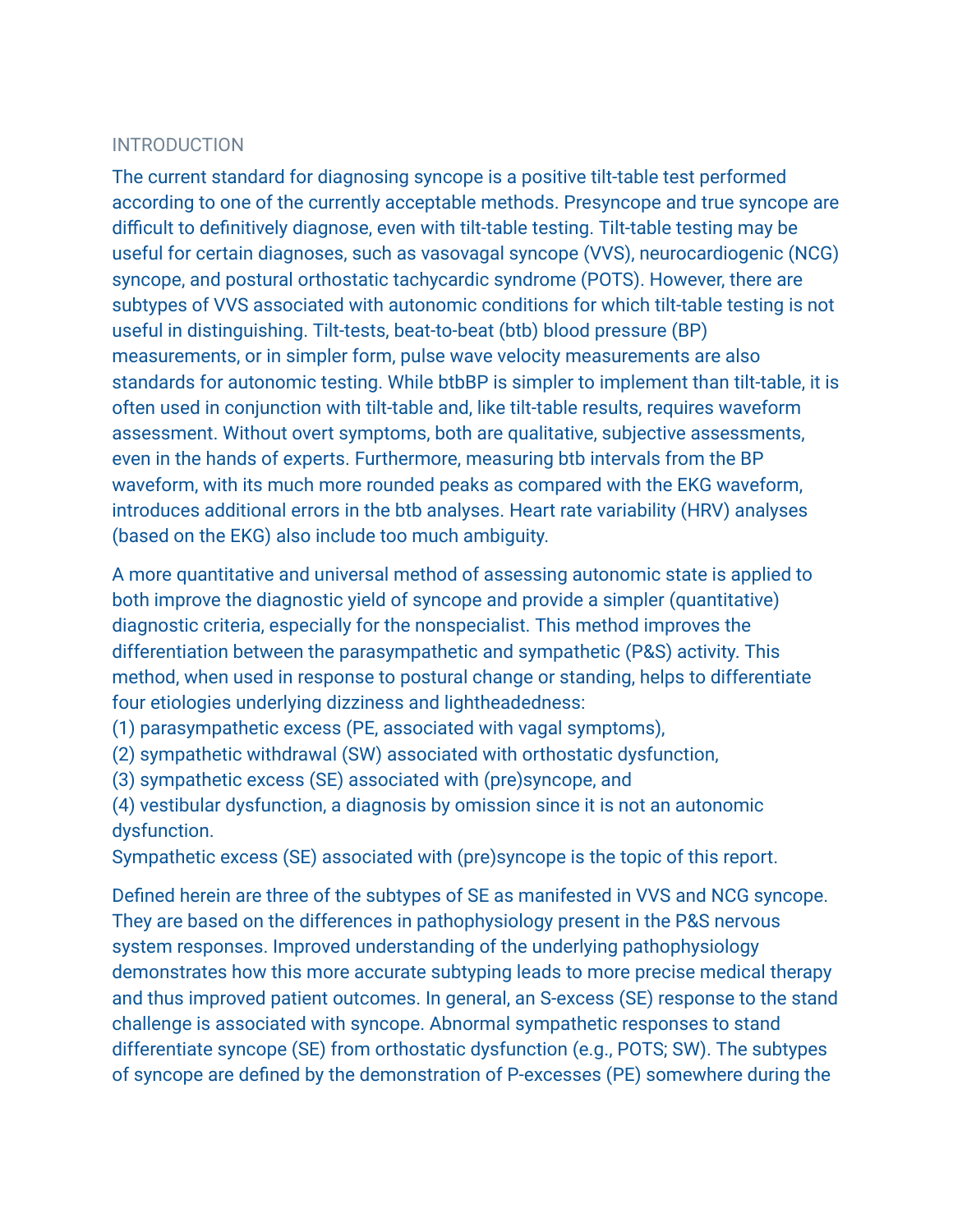clinical challenge or an abnormal HR response to stand. The three subtypes of VVS and NCG syncope are as follows:

- 1. SE + PE, which is VVS due to PE (VVS-PE), is defined as the presence of SE upon standing with PE demonstrated during rest, Valsalva, or stand, regardless of the HR response to stand.
- 2. SE + abn-HR, which is VVS with abnormal HR response (VVS-HR), is defined as the presence of SE upon standing with an abnormal HR response to stand (stand HR compared with resting HR).
- 3. SE (alone), which is VVS without PE (VVS-PN; "PN" for normal P-response), is defined as only the presence of SE upon standing. In these cases, the patients do not demonstrate an abnormal HR response to stand nor PE.

Using these subtype definitions, the P&S measurements from patients diagnosed with VVS-PE and VVS-HR are presented.

# **METHODS**

A database of 3670 consecutive, serial patients was followed in a large cardiology practice drawing from both urban and suburban populations. P&S function was assessed noninvasively using the Physio PS monitoring. Physio PS computes simultaneous, independent measures of P&S activity based on continuous, time-frequency analysis of HRV with concurrent, continuous, time-frequency analysis of respiratory activity (RA). Time-frequency analyses employ a normalized CMORL wavelet with a Q of 5 and a spectral update of 4 seconds.

While this method facilitates reading P&S responses in the presence of arrhythmia, to permit comparison with standard HRV responses, 943 patients were omitted from this database due to high burden of ectopy (a run of more than two consecutive arrhythmic heart beats). Of the remaining patients, 2727 (50.5% female; average age: 57 years; age range: 12 to 100 years) were followed with more than one assessment over four years (an average of 3.3 assessments per patient). The mean time between assessments is 442.7 days. The patients carry diagnoses of cardiovascular disease (CVD) or a condition at high risk of future CVD, such as hypertension (32.7%), heart failure (35.2%), history of MI (16.2%), type 2 diabetes (36.2), renal disease (17%), or COPD (8.7%). The patients are on standard therapy.

HRV-alone analyses compute mixed measures of P&S activity. For example, spectral HRV analyses result in a low frequency (LF) and a high frequency (HF) term. LF is a mix of both P&S activities (Figure 1) unless the subject's breathing rate is greater than about 13 breaths per minute. HF is a broad-band term (Figure 1), more than twice as broad as the known parasympathetic frequency range. Therefore, even if the subject's breathing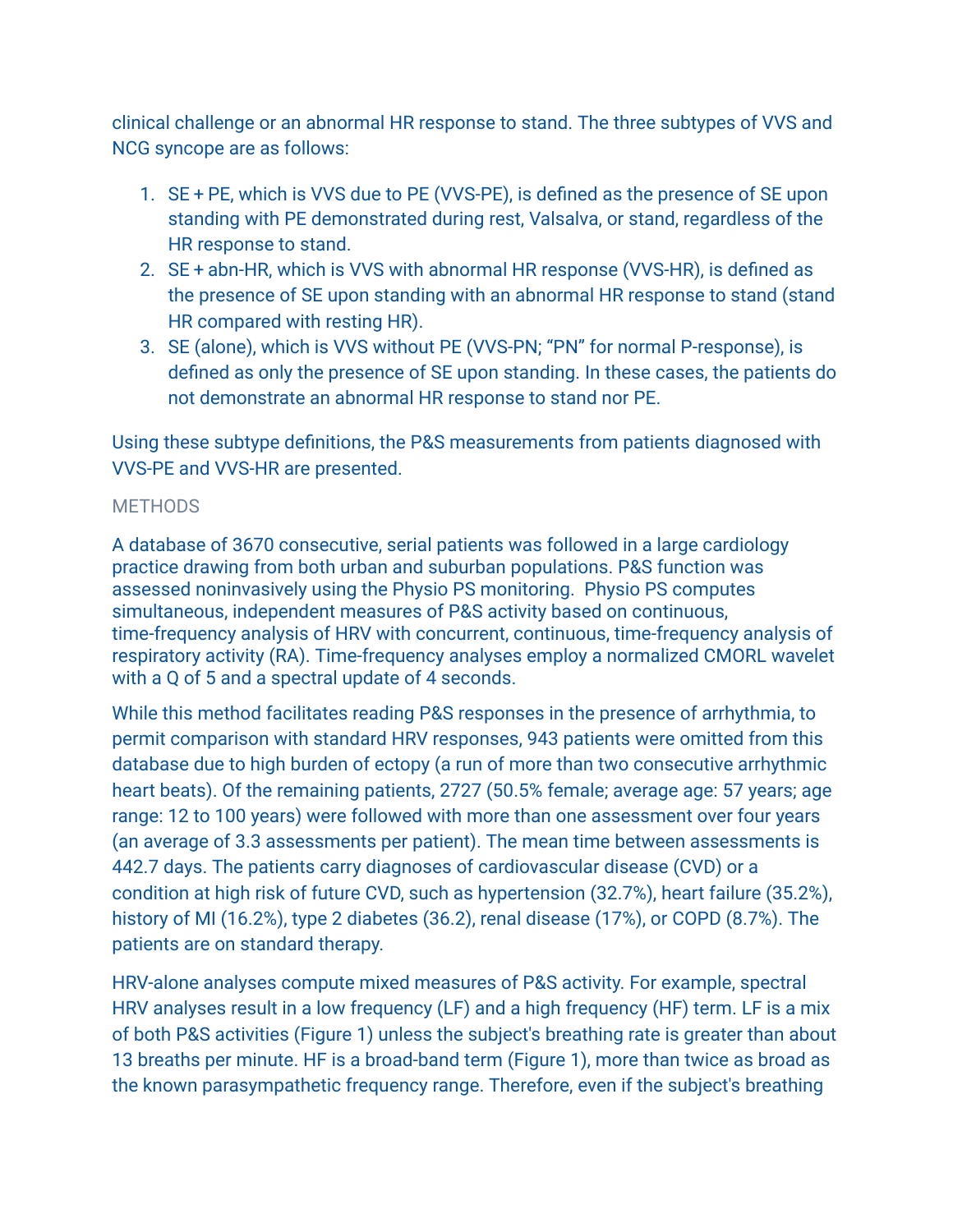rate is >13 breaths/min, the HF term is mixed with noise, including harmonics. Both LF and HF require assumption and approximation to specify the P&S activity.



A spectral domain comparison of the LFa and RFa method and the LF and HF method. The vertical broken line represents the respiratory frequency over the four-second measurement period. The respiratory frequency is independently computed in the respiratory activity spectrum (not shown) and then transferred here to the HRV spectrum to locate the RFa (parasympathetic) spectrum. In this way, the RFa spectrum is based on the breathing rate of the subject. In this example, the respiratory frequency is 0.125 Hz (equivalent to 7.5 breathes per minute). The LF spectrum is represented in dark grey from 0.04 Hz to 0.15 Hz. The HF spectrum is represented in light grey from 0.15 Hz to 0.40 Hz. The RFa spectrum, in this example, is from 0.065 Hz to 0.185 Hz. The RFa is computed from a frequency range centered on the respiratory frequency (0.125 Hz, see above) and moves as the respiratory frequency moves. The LFa spectrum, in this example, is from 0.04 Hz to 0.065 Hz. The LFa is computed as the (fixed) LF frequency range (0.04 Hz to 0.15 Hz) minus the portion of the RFa frequency range that overlaps the LF frequency range (in this example, 0.065 Hz to 0.15 Hz). LFa, in (beats per minute)2 or bpm2, represents sympathetic activity, and RFa, in bpm2, represents parasympathetic activity.

# To eliminate the need for assumption and approximation required by LF and HF, independent spectral analyses of RA are added to spectral analyses of HRV. This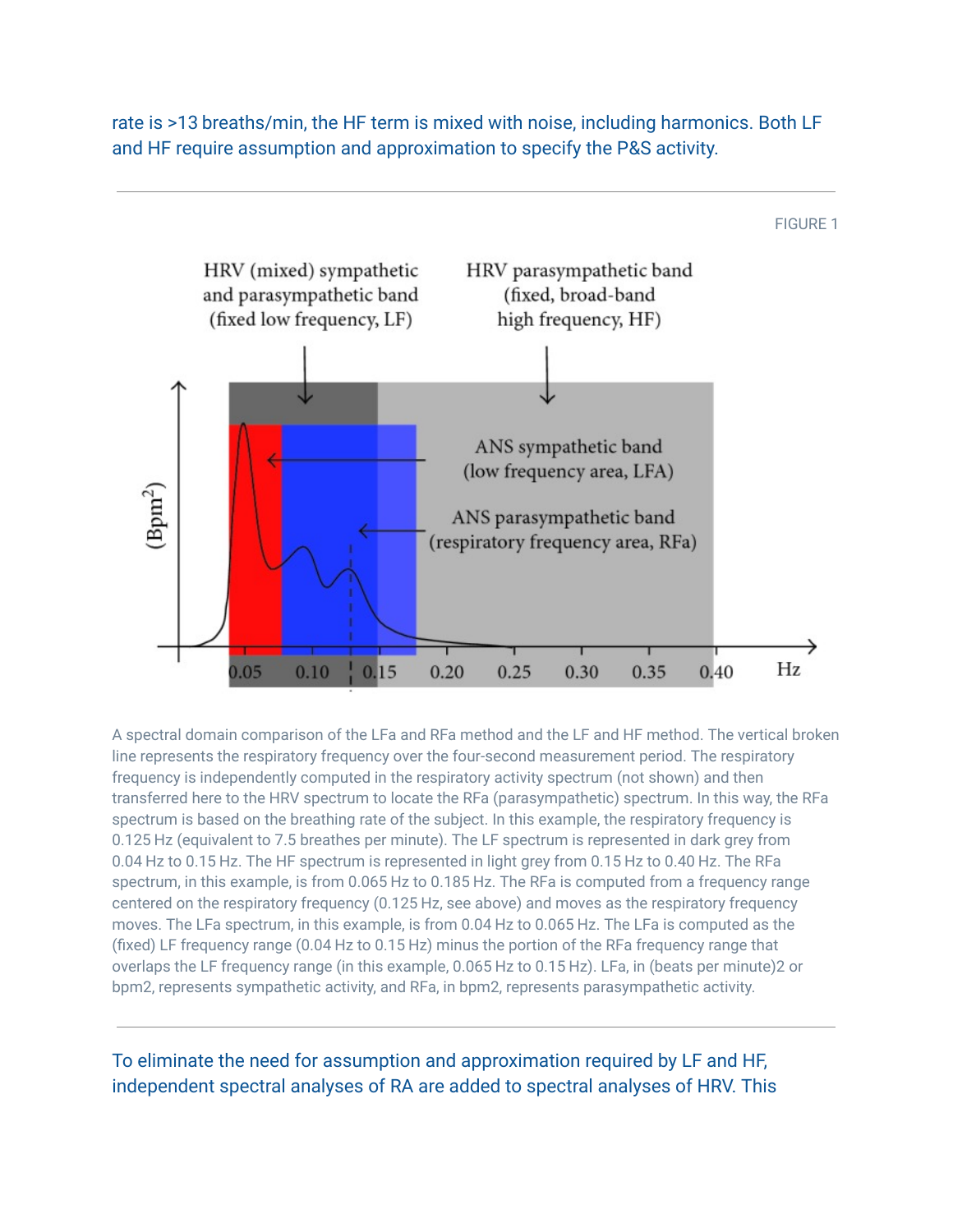second independent P&S measure (RA) satisfies the algebraic requirement for a system with two independent components, fully characterizing the system, eliminating the need for assumption and approximation. Wavelet analysis eliminates the time-frequency approximations required by Fourier transforms and enables a significantly shorter data collection time to compute P&S activity. This enables autonomic transients and the dynamic activity of P&S interactions to be captured and analyzed. The resulting P&S terms are respiratory frequency area (RFa) and low frequency area (LFa), respectively, and sympathovagal balance (SB = LFa/RFa) is computed as a true ratio of independent parameters. See the differences between LF and HF and LFa and RFa in Figure 1.

The clinical study employed to determine P&S activity includes four well-known autonomic challenges, separated by resting baseline periods. These six periods are labeled in the figures as

- (A) resting baseline,
- (B) deep breathing,
- (C) baseline,
- (D) Valsalva maneuvers,
- (E) baseline, and
- (F) stand (postural change).

The stand challenge, in the clinical study used in this article, is a postural change challenge, which is equivalent to tilt-testing. The stand challenge is a physiologic activity and therefore inherently safer and more comfortable for the patient, arguably leading to more reliable results. The stand challenge enables autonomic testing to be performed in smaller clinics and in shorter time periods. From a safety point of view, the independent measures of P&S activity obviate the need for overt symptoms to be demonstrated, thereby inherently improving the safety of the study.

The time requirement, as well as the safety factor, is further improved with the implementation of a spectral analysis technique that eliminates the time-frequency compromise: the wavelet transform. P&S monitoring employs the wavelet transform, along with the appropriate time and safety considerations. Noninvasive BPs were taken during each phase of the clinical study. This is an observational study. Patient testing and clinical outcomes measures were collected as an authorized part of the subjects' care and treatment given their clinical history. All data were handled in accordance with HIPPA regulations. Data were analyzed, statistically, with SPSS v 22.0, with the null hypothesis indicating significance at *p* ≤ 0.05.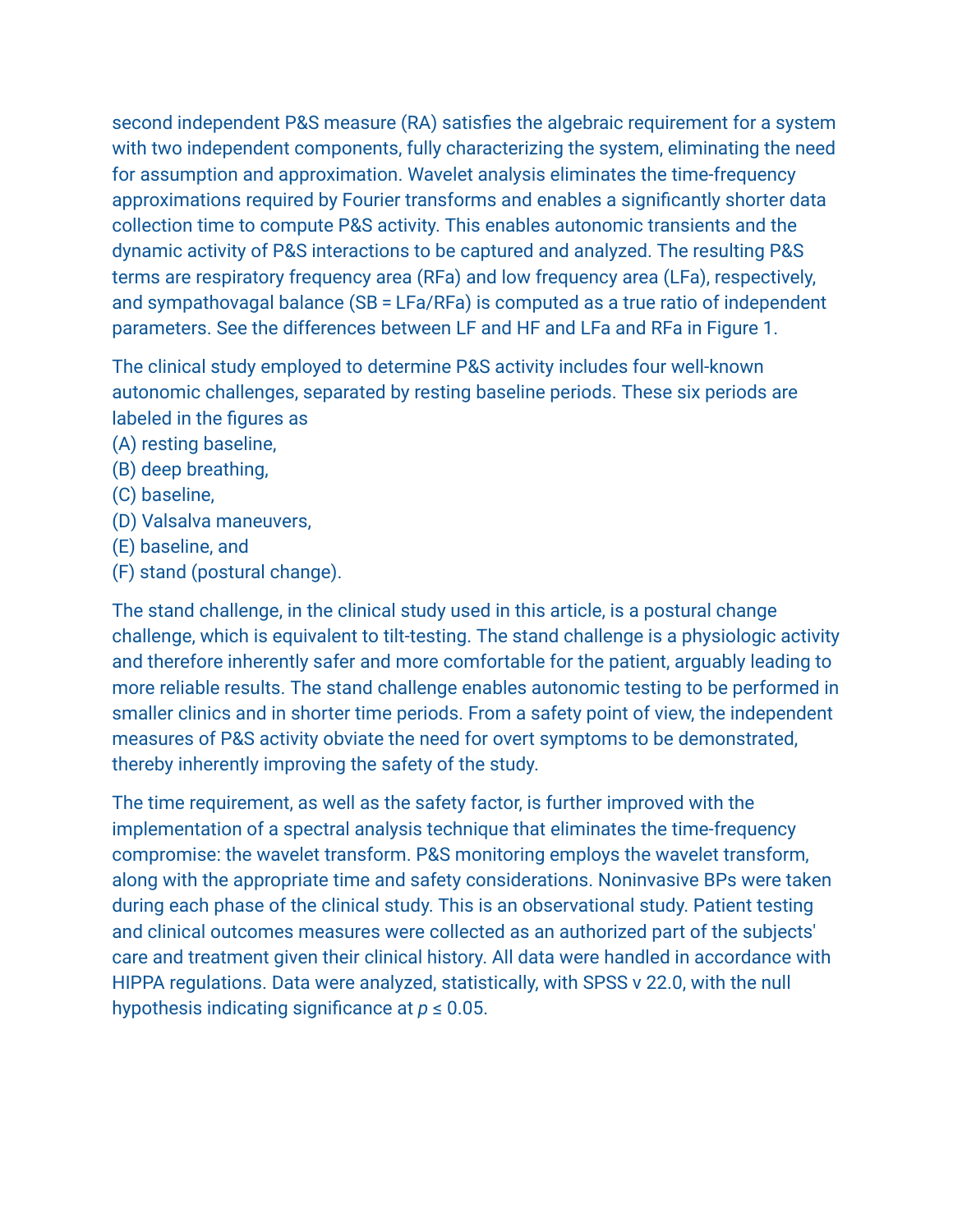#### **RESULTS**

Figure 2 presents a patient's responses to the standard clinical study, including instantaneous HR, breathing, and P&S data (parasympathetic trend (blue) and sympathetic trend (red) plot). The patient was previously diagnosed with syncope based on a positive tilt-test. For comparison, Figure 3 presents a normal subject's responses. Note that, while the resting (A) and paced, or deep, breathing (B) sections of the plots are similar, the Valsalva (D) and standing, or postural change (F), sections are not. In fact, they are essentially the opposite of each other. For the normal subject, the Valsalva S-response is significantly greater than that for stand. This is as it should be given that a series of short Valsalva maneuvers should induce a significantly greater physiologic stress response than changing posture from sitting to standing. However, for the syncope patient, the S-response to stand is greater than that for the Valsalva challenge.



Instantaneous HR, instantaneous breathing, and instantaneous P&S responses (trends) to the standard clinical study from a syncopal, 23-year-old male. Note the instantaneous S-excess (SE, red trace) during the stand challenge (section "F") of the trends plot (right plot). The SE correlates with the abnormal HR response to stand (left plot). HR remains high during stand, and there is no return to baseline. See text for details and Methods for abbreviations.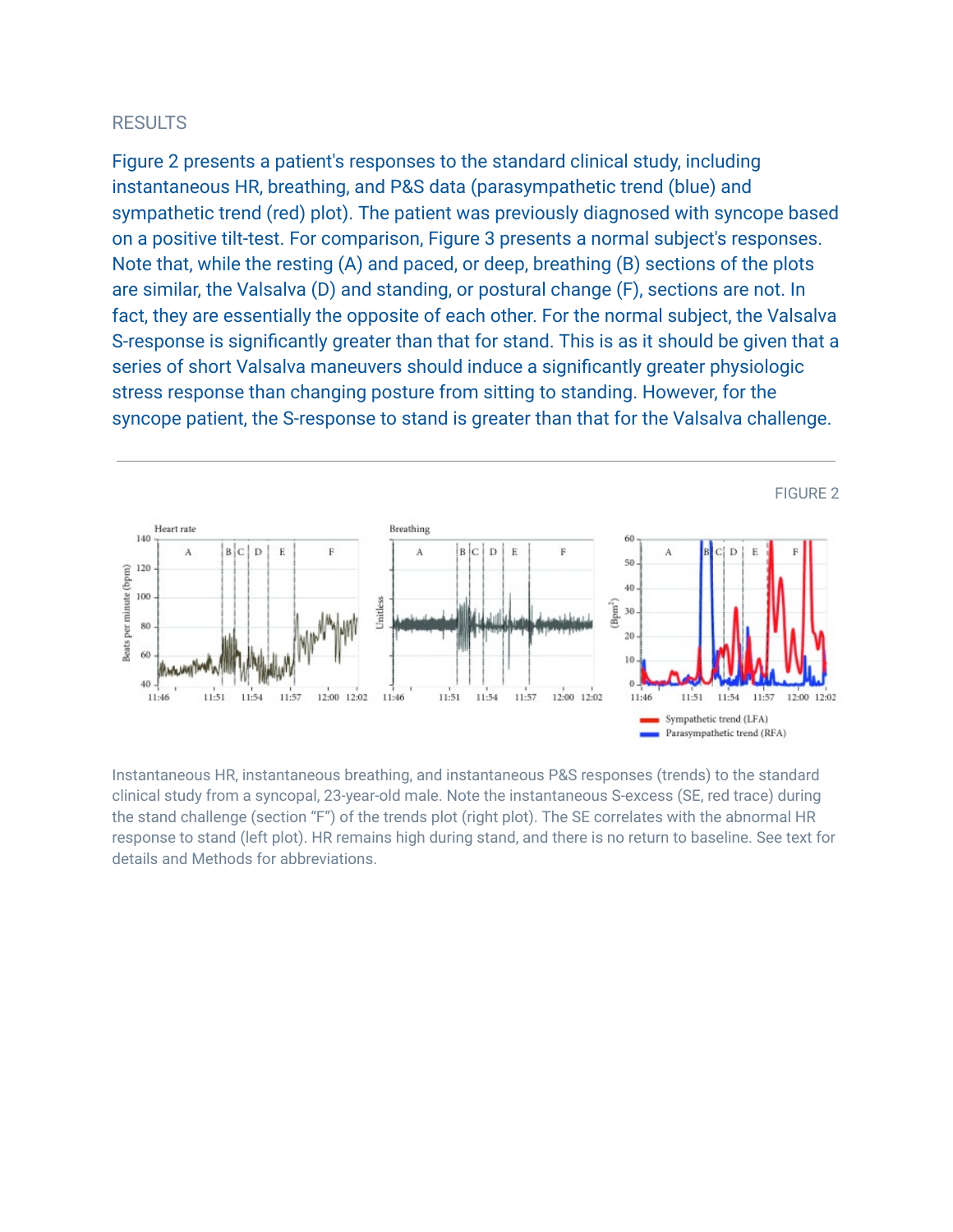#### FIGURE 3



Instantaneous HR, breathing, and P&S responses (from left to right) to the standard clinical study from a healthy, 44-year-old female. Her average resting responses are a HR of 65 bpm, BP of 102/59 mmHg, S-activity (LFa) of 1.65 bpm2, P-activity (RFa) of 1.66 bpm2, and an SB (LFa/RFa) of 1.00 (unitless). See text for details and Methods for abbreviations.

The instantaneous SE, as seen in the trends plot of Figure 2, is important to note because there are cases, especially younger patients, where the average S-response to stand is normal. Meanwhile, these patients complain of lightheadedness (LH), and their instantaneous S-activity in response to stand is similar to that from the patient in Figure 2. This patient's peak S-response (the red curve) during stand (section "F" in the trends plot) is greater than the patient's peak S-response during Valsalva (section "D" in the trends plot). This is an "instantaneous SE" and is also associated with syncope, including tilt-positive patients. The normal peak S-response relationship between Valsalva and stand is greater than 3 : 1, as exemplified in Figure 3.

These differences are also reflected in the heart rate response plots (Figures 2 & 3). The normal subject's instantaneous HR response to stand peaks during the gravitational reflex (during the first 30 seconds of stand) and quickly returns to resting baseline levels and remains near resting levels for the duration of quiet standing (Figure 3). However, the syncope patient's instantaneous HR response also peaks during the gravitational reflex but does not return to resting levels (Figure 2). Thereafter, the syncope patient's instantaneous HR tends to remain high (as compared with the resting response) and often begins to rise again and may continue to rise throughout quiet standing.

Figure 4 presents the response plots from the syncope patient in Figure 2. These plots quantify the patient's average responses to challenge for comparison against published normal (average) ranges. The response plots are to the clinical study's four challenges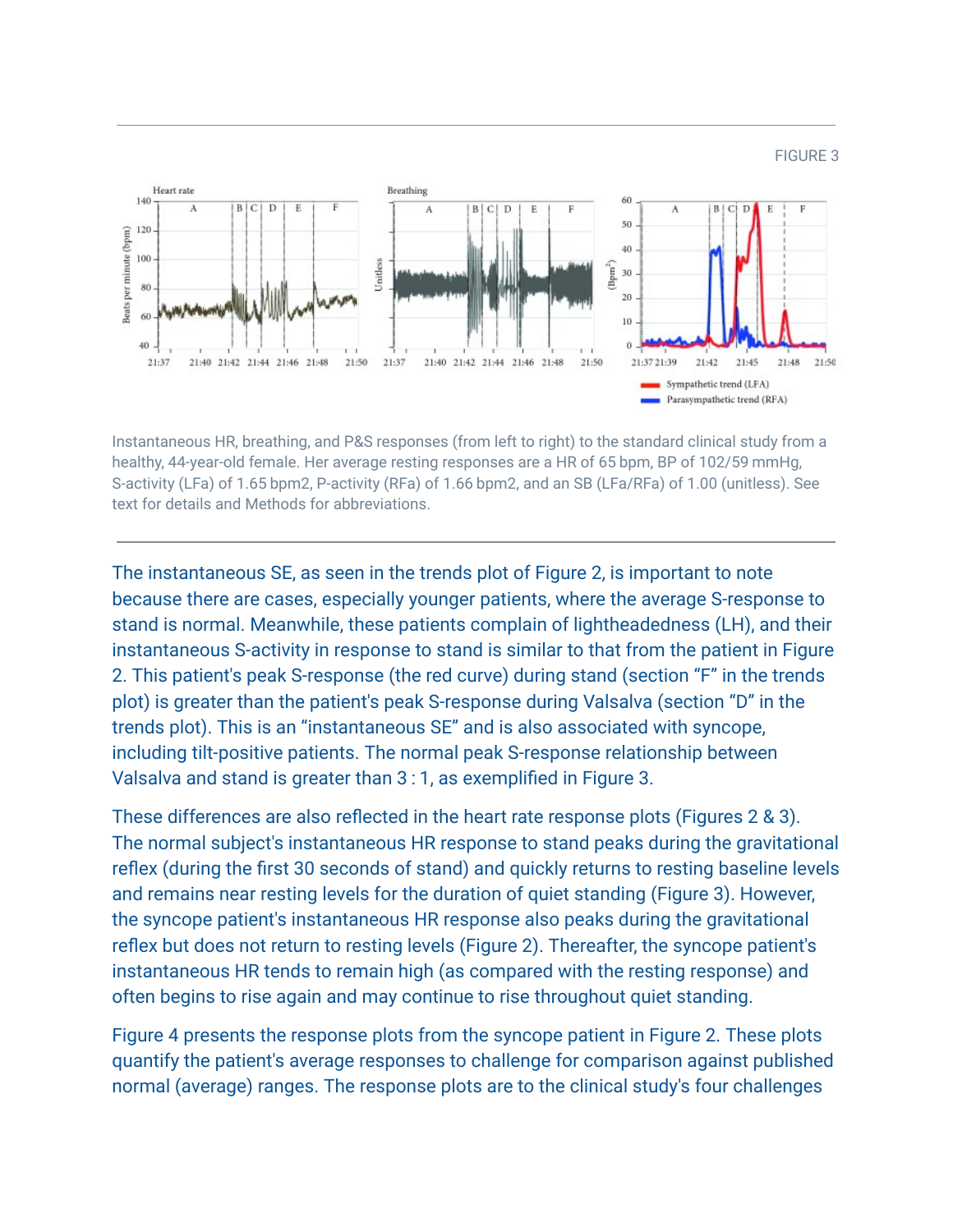(as labeled: baseline (rest), deep breathing, Valsalva, and stand). Again for this syncope patient, the average responses over the 5-minute, resting, baseline, and 1-minute, deep breathing challenges are within normal limits (the grey areas on the plots). Note that deep breathing and Valsalva normal ranges are age as well as baseline adjusted. The patient's Valsalva response is low for the patient's age, as noted above. On average, over the 5-minute stand challenge, the normal P-response to stand is a decrease (any decrease) with respect to stand. The normal S-response to 5-minute stand is a 10% to 500% increase over rest (Figure 3). An S-increase in response to stand greater than 500% is excessive (sympathetic excess, or SE) and is associated with syncope. The stand response plot in Figure 4 demonstrates SE, reflecting the trends plot findings above (Figure 2).



Average challenge responses from instantaneous responses in Figure 1. Patient's average resting responses included a HR of 84 bpm, BP of 109/73 mmHg, S-activity (LFa) of 2.38 bpm2, P-activity (RFa) of 0.68 bpm2, and a sympathovagal balance (LFa/RFa) of 2.49 (unitless). All average responses are within published normal limits (as represented by the grey areas), except the stand response which indicates SE. See text for details and Methods for abbreviations.

Within this cohort at baseline, 38.6% of patients complain of lightheadedness (LH, not of vestibular etiology). Of the cohort, 31.4% (81.3% of the LH patients) were diagnosed with some form of orthostatic dysfunction, including POTS. Orthostatic dysfunction is associated with sympathetic insufficiency, or sympathetic withdrawal, upon standing (a decrease in S-activity from baseline (rest) to stand (postural change)). Of the remaining 7.2% of those complaining of LH, 3.9% were diagnosed with syncope (tilt-positive) or presyncope from other clinics. From the entire cohort, 5.2% of the patients demonstrate SE upon stand. All of these patients complained of LH, and all of the patients diagnosed with (pre)syncope elsewhere demonstrated stand SE.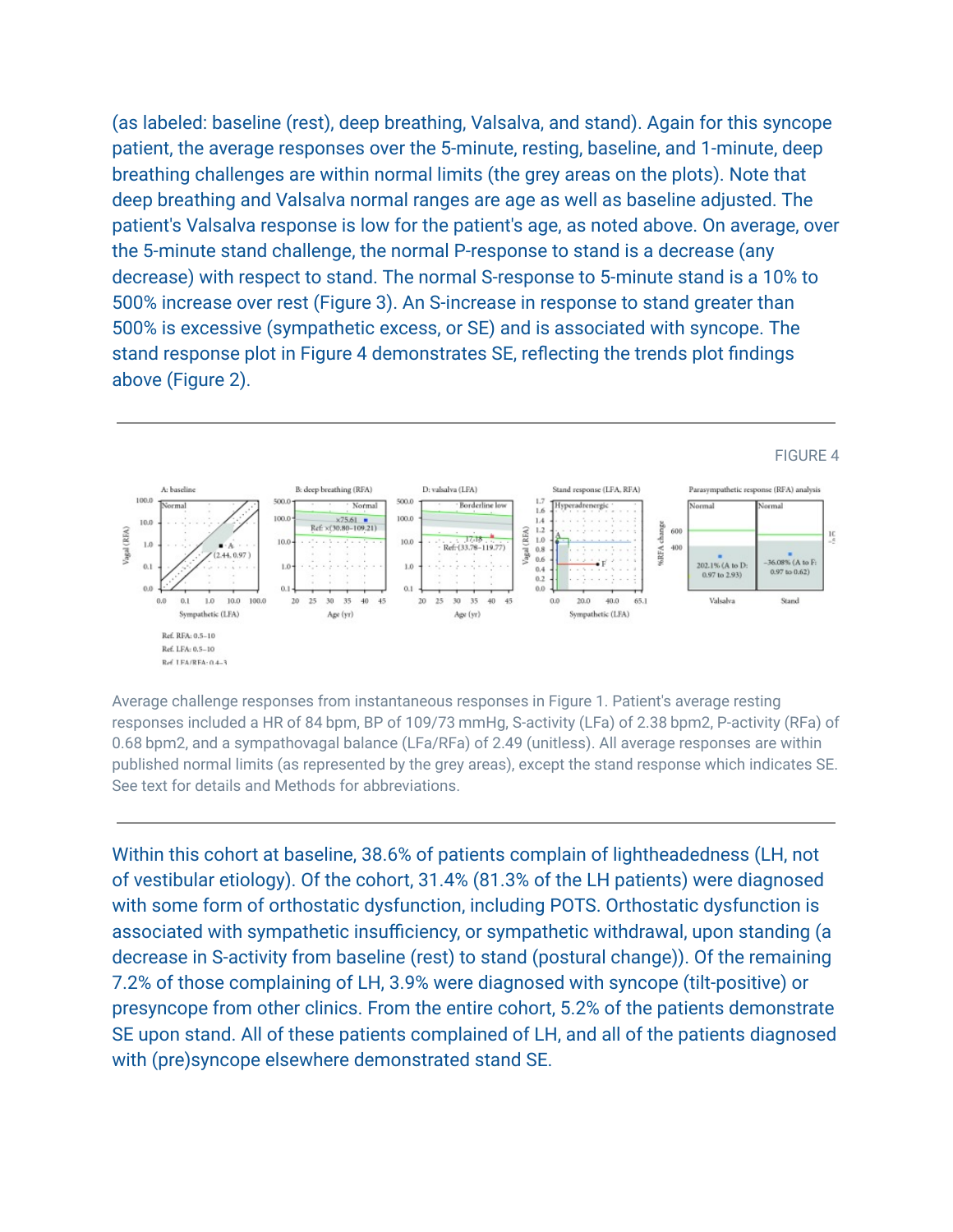From Figure 2, instantaneous SE is demonstrated in the stand portion of the trends plot and supported by the SE demonstrated in the stand response plot, as in Figure 4. Again, this is not always the case as shown in Figure 5. In fact, many younger (12 to 30 years old), otherwise healthy patients complaining of LH present with similar results, and most of these are tilt-negative. Younger (healthier), tilt-table-positive, syncope patients, often demonstrate normal, average autonomic responses (see the stand response plot in Figure 5); however, the instantaneous S-response to stand is comparable to (less than a 3 : 1 ratio) or greater than that to Valsalva (see the S-response curve in the Trends plot in Figure 5). Again, physiologically, the Valsalva challenge is a much more strenuous S-challenge than stand should be, at least three times as great. This is a function of the fact that the average S-response to stand is averaged over 300 seconds, whereas the average S-response to Valsalva is averaged over 90 seconds. In many presyncope patients, the syncope indication is averaged out of the average stand response and must be visualized from the trends plots of instantaneous P&S responses (Figure 5).



Results from a 34-year-old male, non diabetic patient, with a BMI of 25.7/in2, treated for labile hypertension with complaints of lightheadedness. At rest, his HR was 85 bpm, BP was 132/89, LFa was 0.58 bpm2, RFa was 0.41 bpm2, and SB was 1.41. At rest, he demonstrates advanced autonomic dysfunction (from the first plot on the second row, his response (point "A") is below the grey, or normal, area due to his RFa being less than 0.5 bpm2) and PE with Valsalva (left panel of the last plot on the second row). From his trends plot (the last plot on the first row), his peak (red) S-response to stand (section "F") is greater than one-third of that of Valsalva (section "D"), indicating an instantaneous SE,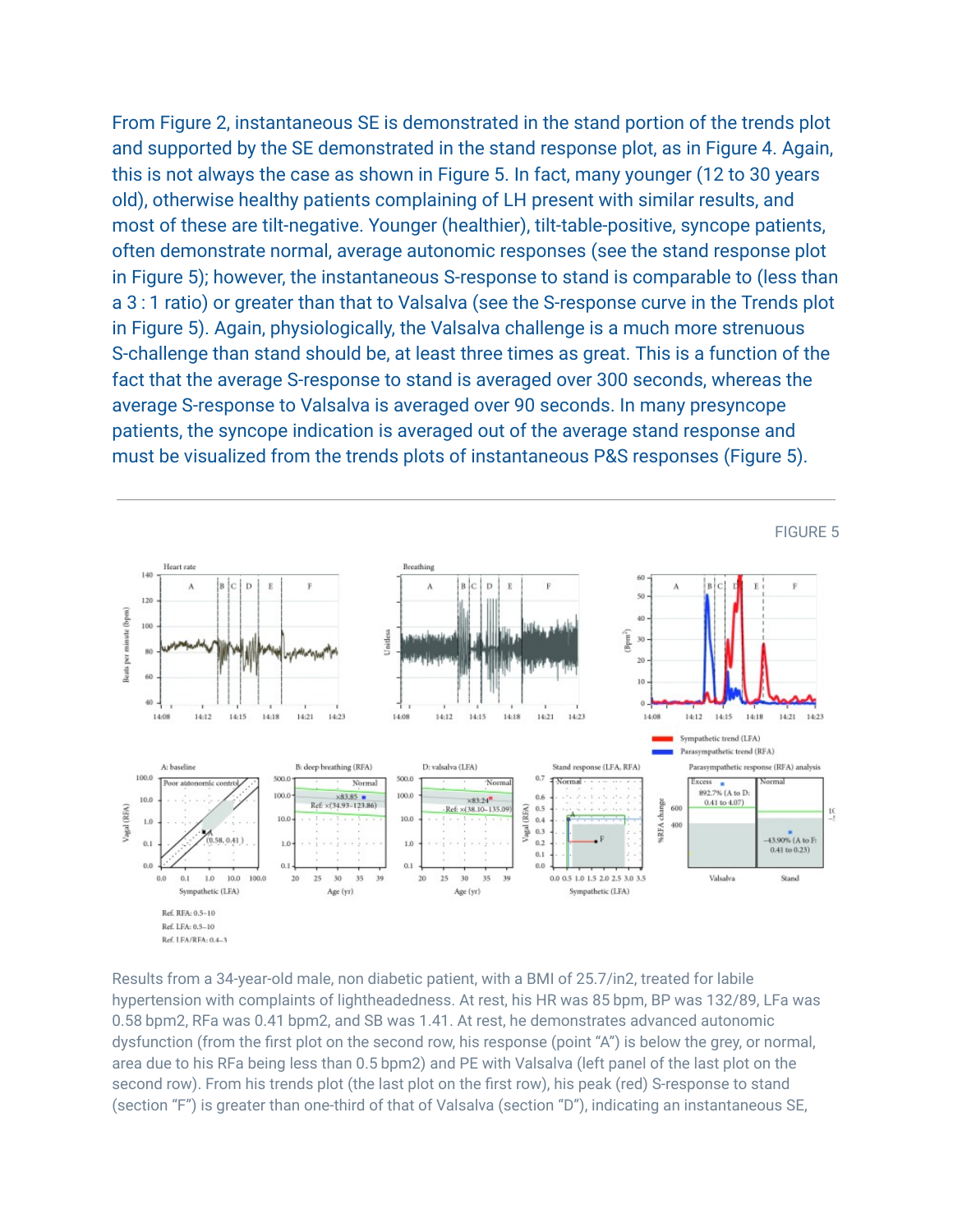associated with (preclinial) syncope. Taken together, the SE with PE, VVS-PE is diagnosed. Treating the Vagal component and history of hypertension with Carvedilol relieved both the syncopal events and the labile hypertension.

Figure 6 depicts a previously diagnosed, tilt-positive, VVS patient. In this case, not only is the average S-response excessive (see the red portion of the curve in the stand response plot), but so is the instantaneous S-response (see the red waveform in the Valsalva ("D") and stand ("F") portions of the trends plot). This is vasovagal syncope. The vagal component, in this case, is specified in the P-response to stand. The P-response to stand is indicated in two places. It is the blue portion of the curve in the stand response plot, and it is indicated in the right hand panel of the parasympathetic response analysis plot. In this case (Figure 6), a PE is indicated. Any increase in P-activity with standing is known to be abnormal. The two indications combine to indicate VVS, specifically VVS-PE. Contrast Figure 6 with Figure 5. The latter demonstrates PE during Valsalva (see the parasympathetic response analysis plot in Figure 5). Both are examples of VVS-PE. Contrast these two figures with the first patient discussed and represented in both Figures 2 & 4. The first patient does not demonstrate PE; rather, an abnormal HR response is demonstrated. This with stand SE indicates VVS-HR.

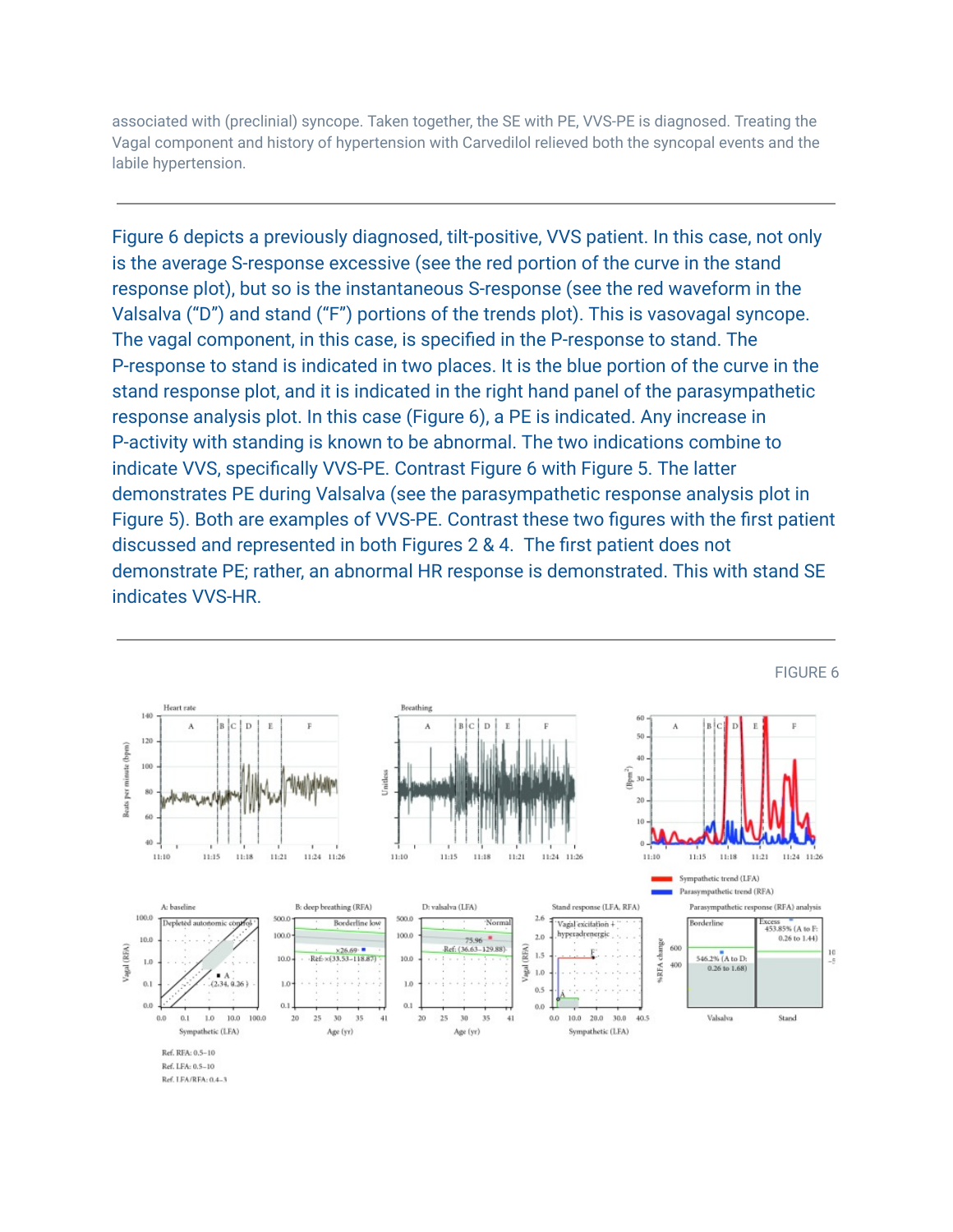Clinical autonomic study results from a 36 year-old-male diagnosed with posttraumatic stress disorder and hypertension, with a BMI of 54.2/in2, and tilt-positive for vasovagal syncope. At rest, his HR was 75 bpm, BP was 147/94 mmHg, LFa was 2.34 bpm2, RFa = 0.26 bpm2, and SB was 9.16. At rest, he demonstrates advanced autonomic dysfunction (the first plot on the second row, his response (point "A") is below the grey, or normal, area due to his RFa being less than 0.5 bpm2) and PE with Valsalva and stand (left panel of the last plot on the second row). From his trends plot (the last plot on the first row), his peak (red) S-response to stand (section "F") is greater than one-third of that of Valsalva (section "D"), indicating an instantaneous SE, associated with (preclinical) syncope. Taken together, the SE with PE, VVS-PE is diagnosed. Treating the vagal component with the hypertension with carvedilol prevented syncope and reduced his resting BP.

# **DISCUSSION**

One of the most difficult forms of syncope to diagnose is VVS. Often tilt-table testing itself causes patients worry, anxiety, or stress. This stress (an S-stimulus) changes the patient's typical physiological response, the Vagal (or P-) excess, associated with VVS. In effect, the patient is temporarily treated by being placed on the tilt-table. As a result, the tilt-test may be falsely negative. From the above, syncope with PE may be separately demonstrated, without overt symptoms. Then, if VVS-PE is demonstrated (preclinical), VVS subtype is confirmed. PE may be demonstrated during one or more of three challenges (Figures 5 & 6). PE may be demonstrated at rest as SB < 0.4. PE may be demonstrated with Valsalva as shown in Figure 5. PE may be demonstrated upon standing (postural change), as shown in Figure 6. All three, with stand SE, indicate VVS-PE.

SE upon standing is hypothesized as a result of the patient's brain becoming hypoperfused, which in turn causes an increase in S-activation in an attempt to normalize brain perfusion. The oscillations in the instantaneous S-activity demonstrated in the trends plots of Figures 2 & 6 may be the result of the patients' struggle to supply blood to the brain while being upright. The instantaneous SE, as seen in the trends plot, is important to note because there are cases, especially younger patients, where the average S-response to stand is normal. Meanwhile, these patients complain of lightheadedness (LH), and their instantaneous S-activity in response to stand is similar to that from the patient in Figure 2.

Given the difficulty of differentiating VVS from POTS, adding another parameter improves this differentiation. Again, stand SE is associated with syncope and SW is associated with orthostatic dysfunction. In this way, VVS (indicated with SE) is reliably differentiated from POTS (indicated with SW). From the cohort, SE versus SW helps to improve differential diagnosis, including diagnosing presyncope where no cause of LH was determined. Corresponding modifications in therapy to properly address SE or SW,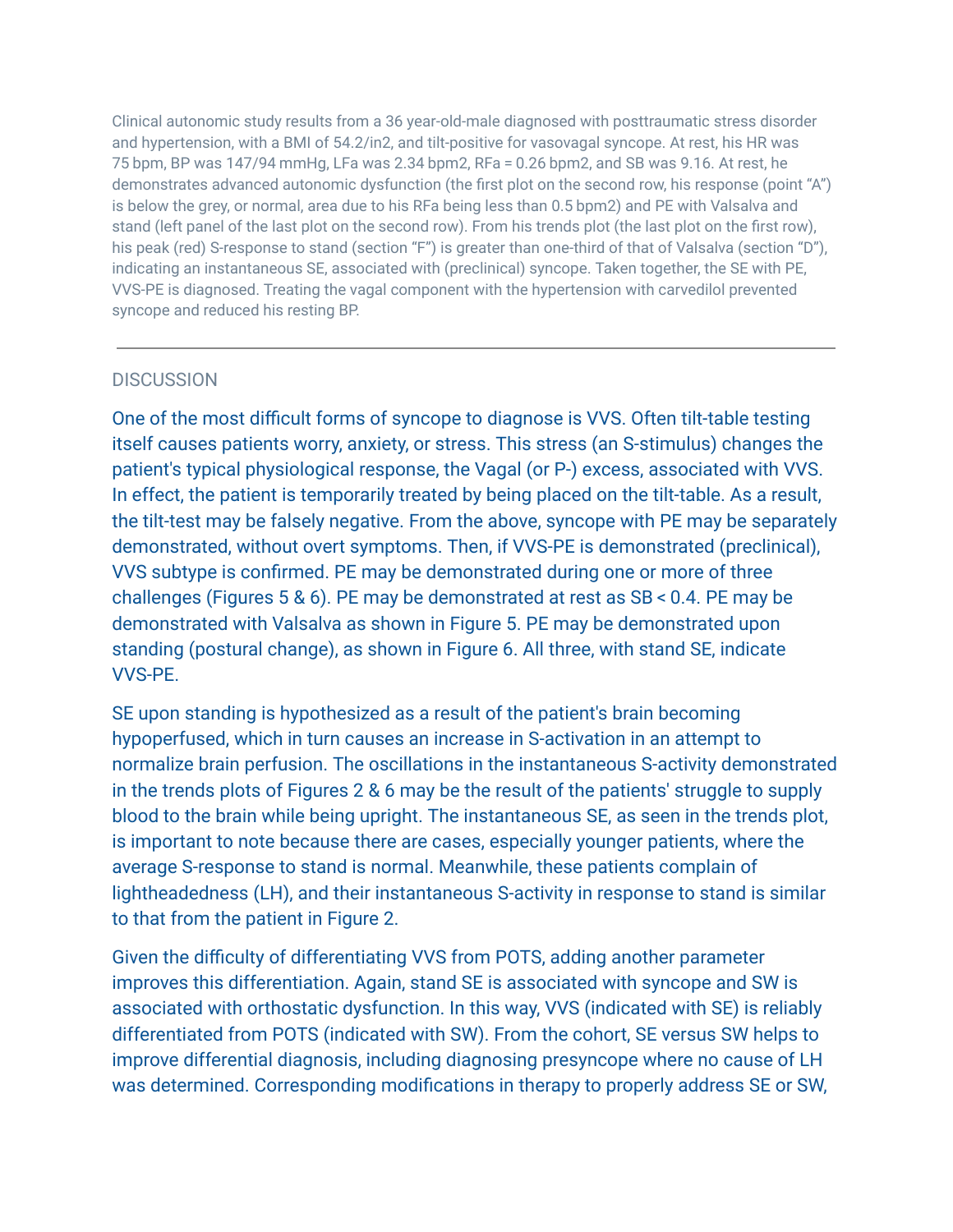history dependent, helped to confirm the diagnoses, and in many cases, once the S-dysfunction was relieved, patients were weaned of their autonomic therapy. Often patients, especially older patients, have more than one pathology underlying LH, including both SW and instantaneous SE upon standing (personal communication). Identifying both enables simultaneous treatment of both.

BTB analyses, including heart rate variability (HRV), may be quantified with spectral analyses and other methods. However, care must be taken as to the selection of the protocol, the analysis technique, and the time duration over which data are collected. All choices impact the mathematical requirements, especially for the spectral analysis technique. The standard tilt-test, including with btbBP recordings, does not satisfy the mathematical requirements for standard spectral techniques (i.e., Fourier transforms or fast Fourier transforms (FFTs)) and is a reason for the need to assess waveforms. A significant limitation of the Fourier transform is its inherent time-frequency compromise, forcing assumption and approximation to theorize activity specific to the parasympathetic and sympathetic branches of the autonomic nervous system, thereby reducing specificity and repeatability.

Differentiating the underlying abnormalities of the autonomic nervous system into specific subtypes based on pathophysiology significantly aids in therapy planning. In cases of VVS-PE, it has been found that PE should be treated as the primary autonomic disorder to effectively treat symptoms and underlying autonomic dysfunction. It is known that the parasympathetics set the threshold around which the sympathetics react. By treating the parasympathetics as the primary autonomic dysfunction and normalizing them, often the reactionary sympathetics (e.g., the SE) is naturally relieved, followed by BP or HR. When total relief is not experienced, what remains is a function of end-organ disorder (including vestibular) and typically requires less therapy.

In patients who are diagnosed with autonomic neuropathy or autonomic dysfunction and also heart diseases, hypertension, CAD, heart failure, or post-MI, the recommended therapy to treat both PE with SE and the cardiology diagnoses is carvedilol. Carvedilol has a double effect, with both beta-blocker and alpha-blocker components and in low doses has antioxidant properties. In the presence of autonomic neuropathy, carvedilol seems to indirectly affect P-activity. For VVS-PE without additional autonomic neuropathy, very low-dose anticholinergic therapy (e.g., tricyclics or SNRIs) is recommended to treat the PE.

In summary, traditional testing modalities (i.e., btb-cardiac activity measures in response to postural change, including tilt-table testing or standing) are confounded due to their measures mixing both P- and S-activity in a single parameter. Frequency analysis of standard btb-cardiac activity (with HRV or btbBP) in response to the stand